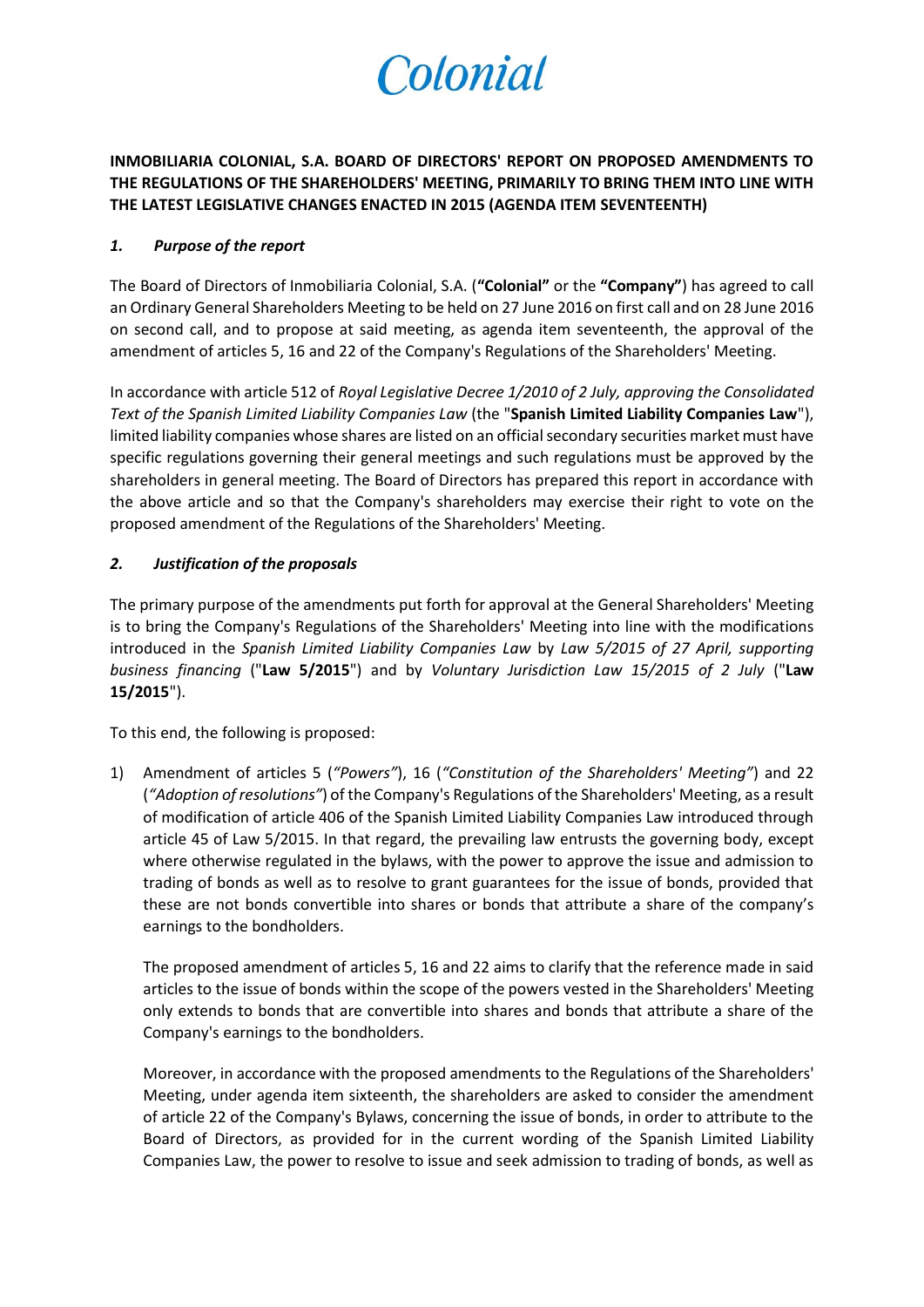

approve the granting of guarantees for bond issues, provided that these are not bonds convertible into shares or bonds that attribute a share of the Company's earnings to the bondholders.

Therefore, future issues of bonds, provided that these are not bonds convertible into shares or bonds that attribute a share of the Company's earnings to the bondholders, shall be performed upon a resolution by the governing body. Accordingly, the resolution taken at the Shareholders' Meeting of 24 April 2015, under agenda item eleventh, shall be rendered ineffective.

2) Amendment of article 8 ("*Court-ordered meetings*") of the Regulations of the Shareholders' Meeting, as a result of the modification, inter alia, of articles 169 and 170 of the Spanish Limited Liability Companies Law referring to court-ordered general shareholders' meetings, as introduced by the final provision 14.2 of Law 15/2015. This modification transferred the power to convene meetings, under certain circumstances, from a court judge to the court clerk and the Mercantile Registrar corresponding to a company's registered address.

The proposed amendment of article 8 of the Regulations of the Shareholders' Meeting aims to adapt the wording thereof to the procedure foreseen in the Spanish Limited Liability Companies Law for this manner of convening a general shareholders' meeting.

3) Modification of article 18 ("*Attendance list*") of the Regulations of the Shareholders' Meetings, to adapt its content to article 12 of that same regulation and to article 19 of the Bylaws, in respect of the right to attend the General Shareholders' Meetings.

#### *3. Proposed amendments*

The amendments proposed to adapt the Company's Regulations of the Shareholders' Meeting to the new wording of the Spanish Limited Liability Companies Law are as follows:

| <b>CURRENT WORDING</b>                                                                                                                                                                                                                                                                                                                    |                                                                                                                                                                                    |                                                                                                                       | <b>PROPOSED WORDING</b>                                                                                                                                                                                                                                                                                                                   |
|-------------------------------------------------------------------------------------------------------------------------------------------------------------------------------------------------------------------------------------------------------------------------------------------------------------------------------------------|------------------------------------------------------------------------------------------------------------------------------------------------------------------------------------|-----------------------------------------------------------------------------------------------------------------------|-------------------------------------------------------------------------------------------------------------------------------------------------------------------------------------------------------------------------------------------------------------------------------------------------------------------------------------------|
| <b>Article 5. Powers</b>                                                                                                                                                                                                                                                                                                                  |                                                                                                                                                                                    |                                                                                                                       | <b>Article 5. Powers</b>                                                                                                                                                                                                                                                                                                                  |
| As the sovereign body of the Company, the shareholders at their<br>General Meeting shall adopt all pertinent resolutions in accordance<br>with prevailing legislation and the Company Bylaws. In particular,<br>the shareholders in General Meeting are entrusted with<br>deliberating and reaching resolutions on the following matters: |                                                                                                                                                                                    |                                                                                                                       | As the sovereign body of the Company, the shareholders at their<br>General Meeting shall adopt all pertinent resolutions in accordance<br>with prevailing legislation and the Company Bylaws. In particular,<br>the shareholders in General Meeting are entrusted with<br>deliberating and reaching resolutions on the following matters: |
| ٠<br>management                                                                                                                                                                                                                                                                                                                           | Approval of the Company's annual individual and consolidated<br>financial statements, the distribution of profits or the<br>application of losses, and approval of the Company's   | ٠                                                                                                                     | Approval of the Company's annual individual and<br>consolidated financial statements, the distribution of profits<br>or the application of losses, and approval of the Company's<br>management                                                                                                                                            |
| ٠                                                                                                                                                                                                                                                                                                                                         | Appointment and removal of directors, liquidators and, where<br>applicable, the statutory auditors, bearing responsibility for<br>the Company's actions vis-à-vis such individuals | ٠                                                                                                                     | Appointment and removal of directors, liquidators and,<br>applicable, the<br>statutory<br>auditors,<br>where<br>bearing<br>responsibility for the Company's actions vis-à-vis such                                                                                                                                                        |
| ٠                                                                                                                                                                                                                                                                                                                                         | Amendment of the Company's Bylaws                                                                                                                                                  |                                                                                                                       | individuals                                                                                                                                                                                                                                                                                                                               |
| ٠                                                                                                                                                                                                                                                                                                                                         | Capital increases or decreases, without prejudice to any                                                                                                                           | ٠                                                                                                                     | Amendment of the Company's Bylaws                                                                                                                                                                                                                                                                                                         |
| powers delegated to the Board of Directors in that regard                                                                                                                                                                                                                                                                                 | п                                                                                                                                                                                  | Capital increases or decreases, without prejudice to any<br>powers delegated to the Board of Directors in that regard |                                                                                                                                                                                                                                                                                                                                           |
|                                                                                                                                                                                                                                                                                                                                           | Removal or limitation of preferential subscription rights,<br>without prejudice to any powers delegated to the Board of<br>Directors in that regard                                | ٠                                                                                                                     | Suppression or limitation of preferential subscription rights,<br>without prejudice to any powers delegated to the Board of                                                                                                                                                                                                               |
| ٠                                                                                                                                                                                                                                                                                                                                         | Acquisition, disposal or contribution to another company of                                                                                                                        |                                                                                                                       | Directors in that regard                                                                                                                                                                                                                                                                                                                  |
|                                                                                                                                                                                                                                                                                                                                           | core assets. Assets are deemed to be core assets when the<br>transaction amount exceeds 25% of the carrying amount of the<br>assets on the last approved balance sheet.            | ٠                                                                                                                     | Acquisition, disposal or contribution to another company of<br>core assets. Assets are deemed to be core assets when the<br>transaction amount exceeds 25% of the carrying amount of                                                                                                                                                      |
|                                                                                                                                                                                                                                                                                                                                           | Transfer to subsidiaries of core activities previously carried out                                                                                                                 |                                                                                                                       | the assets on the last approved balance sheet.                                                                                                                                                                                                                                                                                            |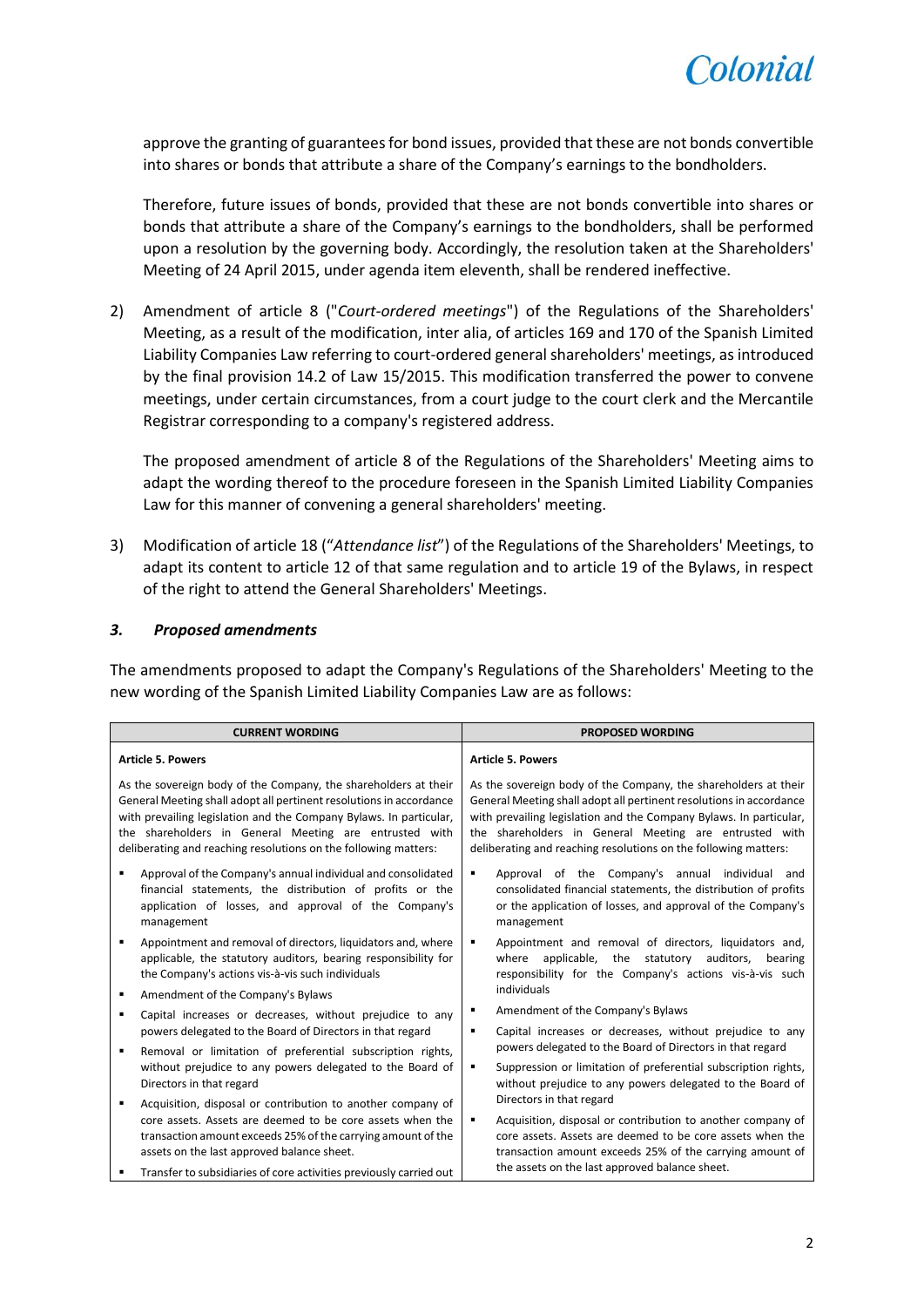

| <b>CURRENT WORDING</b>                                                                                                                                                                                                                                                                                                                                                                                                                                                                                                                                                                                                                                                                                                                                                                                                                                                                              |                                                                                                                                                                                                                                                                                                                                                                                                                                                                                                                                                                                                                                                                                                                                                                                                                                                                                                                                                                                                                                                                                                                | <b>PROPOSED WORDING</b>                                                                                                                                                                                                                                                                                                                                                                                                                                                                                                                                                                                                                                                                                                                                                                                                                                                                                                                                                                                                                                                                                                                                                                                                                                                                                                  |  |
|-----------------------------------------------------------------------------------------------------------------------------------------------------------------------------------------------------------------------------------------------------------------------------------------------------------------------------------------------------------------------------------------------------------------------------------------------------------------------------------------------------------------------------------------------------------------------------------------------------------------------------------------------------------------------------------------------------------------------------------------------------------------------------------------------------------------------------------------------------------------------------------------------------|----------------------------------------------------------------------------------------------------------------------------------------------------------------------------------------------------------------------------------------------------------------------------------------------------------------------------------------------------------------------------------------------------------------------------------------------------------------------------------------------------------------------------------------------------------------------------------------------------------------------------------------------------------------------------------------------------------------------------------------------------------------------------------------------------------------------------------------------------------------------------------------------------------------------------------------------------------------------------------------------------------------------------------------------------------------------------------------------------------------|--------------------------------------------------------------------------------------------------------------------------------------------------------------------------------------------------------------------------------------------------------------------------------------------------------------------------------------------------------------------------------------------------------------------------------------------------------------------------------------------------------------------------------------------------------------------------------------------------------------------------------------------------------------------------------------------------------------------------------------------------------------------------------------------------------------------------------------------------------------------------------------------------------------------------------------------------------------------------------------------------------------------------------------------------------------------------------------------------------------------------------------------------------------------------------------------------------------------------------------------------------------------------------------------------------------------------|--|
| ٠<br>٠<br>٠                                                                                                                                                                                                                                                                                                                                                                                                                                                                                                                                                                                                                                                                                                                                                                                                                                                                                         | by the Company, even while the latter retains full control of<br>the former. Activities and operating assets are deemed to be<br>core activities and operating assets, respectively, when the<br>transaction amount exceeds 25% of total assets shown on the<br>balance sheet.<br>Transformation, merger, spin-off or global transfer of assets<br>and liabilities, and the relocation of the Company's registered<br>offices to outside Spain<br>Issue of bonds and other marketable securities, without<br>prejudice to any powers delegated to the Board of Directors in<br>that regard<br>Authorisation to acquire treasury shares within the legal limits,<br>except for cases of unrestricted acquisition foreseen in<br>prevailing legislation<br>Winding up of the Company<br>Transactions that effectively add up to liquidation of the<br>Company<br>Approval of the final liquidation balance sheet<br>The policy for remunerating Board members, in accordance<br>with prevailing legislation<br>Approval and amendment of these Regulations<br>Any other matters determined by Law or the By-laws | ٠<br>Transfer to subsidiaries of core activities previously carried<br>out by the Company, even while the latter retains full control<br>of the former. Activities and operating assets are deemed to<br>be core activities and operating assets, respectively, when the<br>transaction amount exceeds 25% of total assets shown on the<br>balance sheet.<br>٠<br>Transformation, merger, spin-off or global transfer of assets<br>and liabilities, and the relocation of the Company's registered<br>offices abroad<br>Issue of bonds convertible into shares or that attribute a share<br>٠<br>of the Company's earnings to the bondholders, without<br>prejudice to any powers delegated to the Board of Directors<br>in that regard<br>$\blacksquare$<br>Authorisation to acquire treasury shares within the legal<br>limits, except for cases of unrestricted acquisition foreseen in<br>prevailing legislation<br>$\blacksquare$<br>Winding up of the Company<br>Transactions that effectively add up to liquidation of the<br>٠<br>Company<br>Approval of the final liquidation balance sheet<br>٠<br>The policy for remunerating Board members, in accordance<br>٠<br>with prevailing legislation<br>Approval and amendment of these Regulations<br>٠<br>Any other matters determined by Law or the By-laws<br>٠ |  |
|                                                                                                                                                                                                                                                                                                                                                                                                                                                                                                                                                                                                                                                                                                                                                                                                                                                                                                     | <b>Article 8. Court-ordered meetings</b>                                                                                                                                                                                                                                                                                                                                                                                                                                                                                                                                                                                                                                                                                                                                                                                                                                                                                                                                                                                                                                                                       | Article 8. Court-ordered meetings Meeting ordered by the court                                                                                                                                                                                                                                                                                                                                                                                                                                                                                                                                                                                                                                                                                                                                                                                                                                                                                                                                                                                                                                                                                                                                                                                                                                                           |  |
| In the event the Ordinary General Shareholders' Meeting is not<br>convened within the period specific by law, a Commercial Court<br>judge corresponding to the Company's registered address may<br>convene the meeting at the request of the shareholders and after<br>holding a hearing with the directors. The judge may also designate<br>the individual to preside the meeting.<br>The above also applies to the Extraordinary General Shareholders'<br>Meeting, when so requested by the number of shareholders<br>determined in article 6.3 of these Regulations.                                                                                                                                                                                                                                                                                                                             |                                                                                                                                                                                                                                                                                                                                                                                                                                                                                                                                                                                                                                                                                                                                                                                                                                                                                                                                                                                                                                                                                                                | or by the registry<br>In the event the Ordinary General Shareholders' Meeting is not<br>convened within the period specific by law, the Commercial Court<br>judge clerk or the Mercantile Registrar corresponding to the<br>Company's registered address may convene the meeting at the<br>request of the shareholders and after holding a hearing with the<br>directors. The clerk or registrar may also designate the individual<br>to preside the meeting.<br>The above also applies to the Extraordinary General Shareholders'<br>Meeting, when so requested by the number of shareholders<br>determined in article 6.3 of these Regulations.                                                                                                                                                                                                                                                                                                                                                                                                                                                                                                                                                                                                                                                                        |  |
|                                                                                                                                                                                                                                                                                                                                                                                                                                                                                                                                                                                                                                                                                                                                                                                                                                                                                                     | Article 16. Constitution of the Shareholders' Meeting                                                                                                                                                                                                                                                                                                                                                                                                                                                                                                                                                                                                                                                                                                                                                                                                                                                                                                                                                                                                                                                          | Article 16. Constitution of the Shareholders' Meeting                                                                                                                                                                                                                                                                                                                                                                                                                                                                                                                                                                                                                                                                                                                                                                                                                                                                                                                                                                                                                                                                                                                                                                                                                                                                    |  |
| The General Shareholders' Meeting will be deemed validly<br>convened on first call when shareholders present or represented<br>hold at least 25% of subscribed share capital bearing voting rights.<br>The General Shareholders' Meeting will be deemed validity<br>convened on second call, regardless of the percentage of<br>subscribed capital represented therein.                                                                                                                                                                                                                                                                                                                                                                                                                                                                                                                             |                                                                                                                                                                                                                                                                                                                                                                                                                                                                                                                                                                                                                                                                                                                                                                                                                                                                                                                                                                                                                                                                                                                | The General Shareholders' Meeting will be deemed validly<br>convened on first call when shareholders present or represented<br>hold at least 25% of subscribed share capital bearing voting rights.<br>The General Shareholders' Meeting will be deemed validity<br>convened on second call, regardless of the percentage of<br>subscribed capital represented therein.                                                                                                                                                                                                                                                                                                                                                                                                                                                                                                                                                                                                                                                                                                                                                                                                                                                                                                                                                  |  |
| Notwithstanding the provisions of the previous paragraph, which<br>stipulates that for a General Meeting held at first call to pass valid<br>resolutions on capital increases and decreases, amendments to the<br>Bylaws, the issue of bonds, the removal of or limits to the pre-<br>emptive rights to acquire new shares, as well as the conversion,<br>merger, spin-off or division of the Company and the relocation of<br>the registered office to outside Spain, or any other matter<br>determined by Law, shareholders present or represented must<br>hold at least 50% of the subscribed share capital with voting rights.<br>If held at second call, the attendance of shareholders holding 25%<br>of the capital shall be sufficient.<br>The content of this article is without prejudice to the reinforced<br>quorums for constitution or voting established by law or in the<br>Bylaws. |                                                                                                                                                                                                                                                                                                                                                                                                                                                                                                                                                                                                                                                                                                                                                                                                                                                                                                                                                                                                                                                                                                                | Notwithstanding the provisions of the previous paragraph, which<br>stipulates that for a General Meeting held at first call to pass valid<br>resolutions on capital increases and decreases, amendments to the<br>Bylaws, the issue of bonds that are convertible into shares or bonds<br>that attribute a share in the Company's earnings to bondholders,<br>the removal of or limits to the pre-emptive rights to acquire new<br>shares, as well as the conversion, merger, spin-off or division of the<br>Company and the relocation of the registered office to outside<br>Spain, or any other matter determined by Law, shareholders<br>present or represented must hold at least 50% of the subscribed<br>share capital with voting rights. If held at second call, the<br>attendance of shareholders holding 25% of the capital shall be<br>sufficient.<br>The content of this article is without prejudice to the reinforced                                                                                                                                                                                                                                                                                                                                                                                     |  |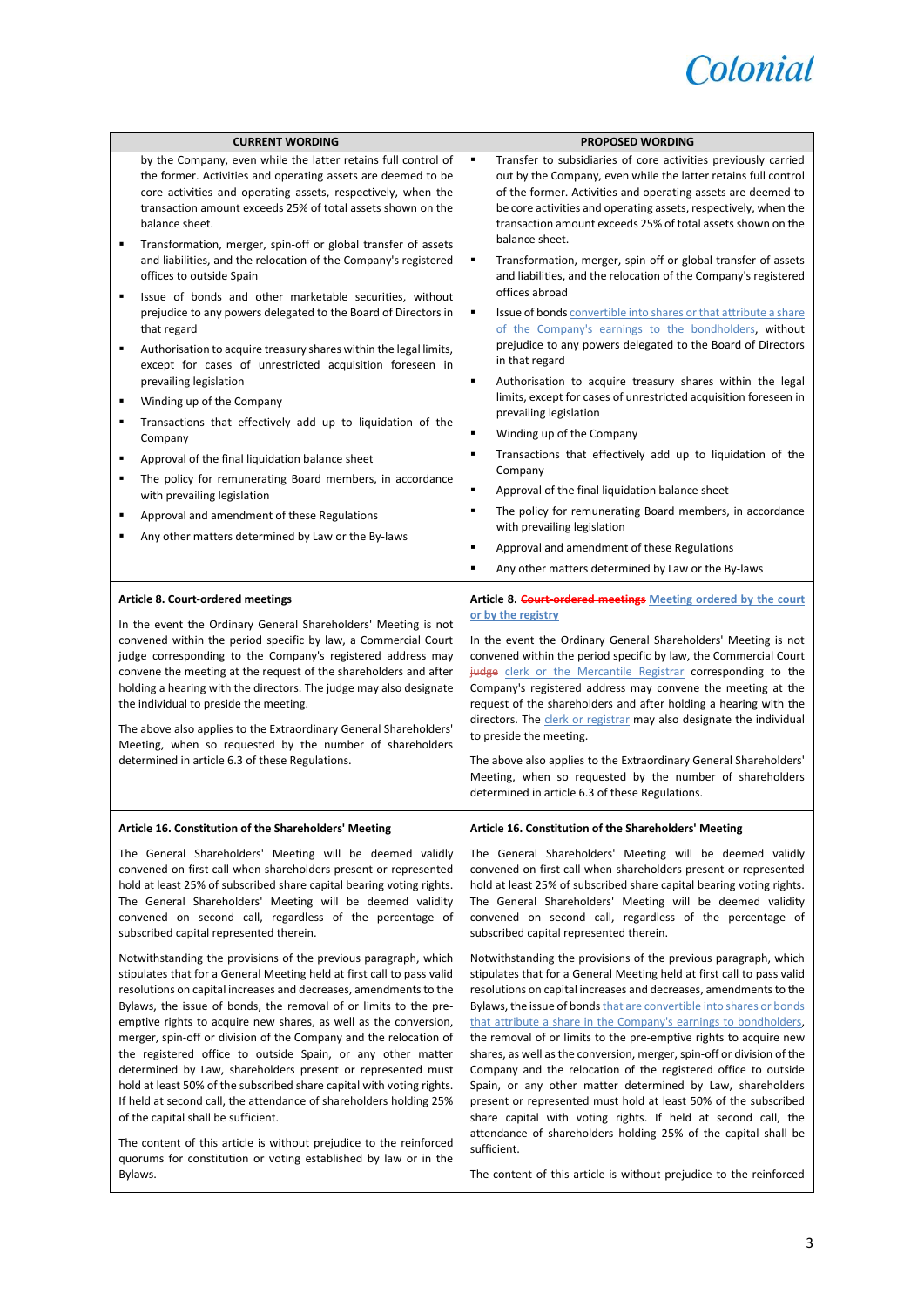

| <b>CURRENT WORDING</b>                                                                                                                                                                                                                                                                                               | <b>PROPOSED WORDING</b>                                                                                                                                                                                                                                                                                                                                                                                                                                                                                                        |
|----------------------------------------------------------------------------------------------------------------------------------------------------------------------------------------------------------------------------------------------------------------------------------------------------------------------|--------------------------------------------------------------------------------------------------------------------------------------------------------------------------------------------------------------------------------------------------------------------------------------------------------------------------------------------------------------------------------------------------------------------------------------------------------------------------------------------------------------------------------|
| Shareholders voting remotely, pursuant to the terms of the                                                                                                                                                                                                                                                           | quorums for constitution or voting established by law or in the                                                                                                                                                                                                                                                                                                                                                                                                                                                                |
| corresponding meeting notice, shall be considered in attendance                                                                                                                                                                                                                                                      | Bylaws.                                                                                                                                                                                                                                                                                                                                                                                                                                                                                                                        |
| for the purposes of constituting the General Meeting.                                                                                                                                                                                                                                                                |                                                                                                                                                                                                                                                                                                                                                                                                                                                                                                                                |
| Should shareholders leave the meeting once it has been deemed<br>properly constituted, this will not affect the validity of the meeting.                                                                                                                                                                             | Shareholders voting remotely, pursuant to the terms of the<br>corresponding meeting notice, shall be considered in attendance<br>for the purposes of constituting the General Meeting.                                                                                                                                                                                                                                                                                                                                         |
| The Board of Directors need not be in attendance for the General                                                                                                                                                                                                                                                     | Should shareholders leave the meeting once it has been deemed                                                                                                                                                                                                                                                                                                                                                                                                                                                                  |
| Meeting to be deemed validly convened.                                                                                                                                                                                                                                                                               | properly constituted, this will not affect the validity of the meeting.                                                                                                                                                                                                                                                                                                                                                                                                                                                        |
|                                                                                                                                                                                                                                                                                                                      | The Board of Directors need not be in attendance for the General<br>Meeting to be deemed validly convened.                                                                                                                                                                                                                                                                                                                                                                                                                     |
| Article 18. Attendance list                                                                                                                                                                                                                                                                                          | Article 18. Attendance list                                                                                                                                                                                                                                                                                                                                                                                                                                                                                                    |
| Prior to addressing the agenda items, a list of attendees will be                                                                                                                                                                                                                                                    | Prior to addressing the agenda items, a list of attendees will be                                                                                                                                                                                                                                                                                                                                                                                                                                                              |
| prepared, stating the nature or proxy representation of each                                                                                                                                                                                                                                                         | prepared, stating the nature or proxy representation of each                                                                                                                                                                                                                                                                                                                                                                                                                                                                   |
| person in attendance and the number of shares owned or                                                                                                                                                                                                                                                               | person in attendance and the number of shares owned or                                                                                                                                                                                                                                                                                                                                                                                                                                                                         |
| represented thereby.                                                                                                                                                                                                                                                                                                 | represented thereby.                                                                                                                                                                                                                                                                                                                                                                                                                                                                                                           |
| The right to attend the meeting may be evidenced through the<br>certificate issued by the entities entrusted with keeping book<br>annotations for the Company's shares, provided the shareholder<br>holds at least 50 shares and is duly entered into that register at<br>least five days prior to the meeting date. | The right to attend the meeting may be evidenced through the<br>eertificate corresponding attendance card or validly-issued<br>certificate issued by the entities entrusted with keeping book<br>annotations for the Company's shares, provided the shareholder<br>holds at least 50 shares and is duly entered into that register-and<br>by presenting the pertinent identity documents and, where<br>applicable, ownership or proxy representation for the shares<br>required, at least five days prior to the meeting date. |
| Shareholders wishing to vote remotely, providing this possibility is                                                                                                                                                                                                                                                 | Shareholders wishing to vote remotely, providing this possibility is                                                                                                                                                                                                                                                                                                                                                                                                                                                           |
| foreseen in the meeting notice, must evidence their identity and                                                                                                                                                                                                                                                     | foreseen in the meeting notice, must evidence their identity and                                                                                                                                                                                                                                                                                                                                                                                                                                                               |
| shareholder status, as stipulated by the Board of Directors in the                                                                                                                                                                                                                                                   | shareholder status, as stipulated by the Board of Directors in the                                                                                                                                                                                                                                                                                                                                                                                                                                                             |
| meeting notice.                                                                                                                                                                                                                                                                                                      | meeting notice.                                                                                                                                                                                                                                                                                                                                                                                                                                                                                                                |
| Shareholders or shareholder proxies arriving at the General                                                                                                                                                                                                                                                          | Shareholders or shareholder proxies arriving at the General                                                                                                                                                                                                                                                                                                                                                                                                                                                                    |
| Meeting place after the shareholders in attendance have already                                                                                                                                                                                                                                                      | Meeting place after the shareholders in attendance have already                                                                                                                                                                                                                                                                                                                                                                                                                                                                |
| begun to examine and deliberate on the agenda items will not be                                                                                                                                                                                                                                                      | begun to examine and deliberate on the agenda items will not be                                                                                                                                                                                                                                                                                                                                                                                                                                                                |
| included in the attendance list.                                                                                                                                                                                                                                                                                     | included in the attendance list.                                                                                                                                                                                                                                                                                                                                                                                                                                                                                               |
| Nevertheless, the Chairman may decide to delay the closure of the                                                                                                                                                                                                                                                    | Nevertheless, the Chairman may decide to delay the closure of the                                                                                                                                                                                                                                                                                                                                                                                                                                                              |
| attendance list for a number of minutes, in order to allow for last-                                                                                                                                                                                                                                                 | attendance list for a number of minutes, in order to allow for last-                                                                                                                                                                                                                                                                                                                                                                                                                                                           |
| minute bottlenecks of arriving shareholders. In this case, the list                                                                                                                                                                                                                                                  | minute bottlenecks of arriving shareholders. In this case, the list                                                                                                                                                                                                                                                                                                                                                                                                                                                            |
| may be provisionally closed in order to calculate whether a quorum                                                                                                                                                                                                                                                   | may be provisionally closed in order to calculate whether a quorum                                                                                                                                                                                                                                                                                                                                                                                                                                                             |
| has been reached to validly convene the General Meeting. In any                                                                                                                                                                                                                                                      | has been reached to validly convene the General Meeting. In any                                                                                                                                                                                                                                                                                                                                                                                                                                                                |
| event, the list must be definitively closed and the definitive quorum                                                                                                                                                                                                                                                | event, the list must be definitively closed and the definitive quorum                                                                                                                                                                                                                                                                                                                                                                                                                                                          |
| determined prior to beginning any debates on the agenda items.                                                                                                                                                                                                                                                       | determined prior to beginning any debates on the agenda items.                                                                                                                                                                                                                                                                                                                                                                                                                                                                 |
| At the end of the list, the number of shareholders present or                                                                                                                                                                                                                                                        | At the end of the list, the number of shareholders present or                                                                                                                                                                                                                                                                                                                                                                                                                                                                  |
| represented will be indicated, along with the amount of capital                                                                                                                                                                                                                                                      | represented will be indicated, along with the amount of capital                                                                                                                                                                                                                                                                                                                                                                                                                                                                |
| they own or represent, specifying the amount of shares that carry                                                                                                                                                                                                                                                    | they own or represent, specifying the amount of shares that carry                                                                                                                                                                                                                                                                                                                                                                                                                                                              |
| voting rights.                                                                                                                                                                                                                                                                                                       | voting rights.                                                                                                                                                                                                                                                                                                                                                                                                                                                                                                                 |
| The Secretary shall include the attendance list at the head of the                                                                                                                                                                                                                                                   | The Secretary shall include the attendance list at the head of the                                                                                                                                                                                                                                                                                                                                                                                                                                                             |
| minutes or attach the list thereto as an appendix, duly approved by                                                                                                                                                                                                                                                  | minutes or attach the list thereto as an appendix, duly approved by                                                                                                                                                                                                                                                                                                                                                                                                                                                            |
| the Chairman. If the minutes are taken by a notary public, the                                                                                                                                                                                                                                                       | the Chairman. If the minutes are taken by a notary public, the                                                                                                                                                                                                                                                                                                                                                                                                                                                                 |
| attendance list need only be attached to the minutes.                                                                                                                                                                                                                                                                | attendance list need only be attached to the minutes.                                                                                                                                                                                                                                                                                                                                                                                                                                                                          |
| The attendance list may also be included as an electronic file.                                                                                                                                                                                                                                                      | The attendance list may also be included as an electronic file.                                                                                                                                                                                                                                                                                                                                                                                                                                                                |
| Article 22. Adoption of resolutions                                                                                                                                                                                                                                                                                  | Article 22. Adoption of resolutions                                                                                                                                                                                                                                                                                                                                                                                                                                                                                            |
| Once all shareholders have finished their presentations, a vote will                                                                                                                                                                                                                                                 | Once all shareholders have finished their presentations, a vote will                                                                                                                                                                                                                                                                                                                                                                                                                                                           |
| be held on the proposed resolutions on agenda item matters and                                                                                                                                                                                                                                                       | be held on the proposed resolutions on agenda item matters and                                                                                                                                                                                                                                                                                                                                                                                                                                                                 |
| on those matters not legally required to be stated on the agenda.                                                                                                                                                                                                                                                    | on those matters not legally required to be stated on the agenda.                                                                                                                                                                                                                                                                                                                                                                                                                                                              |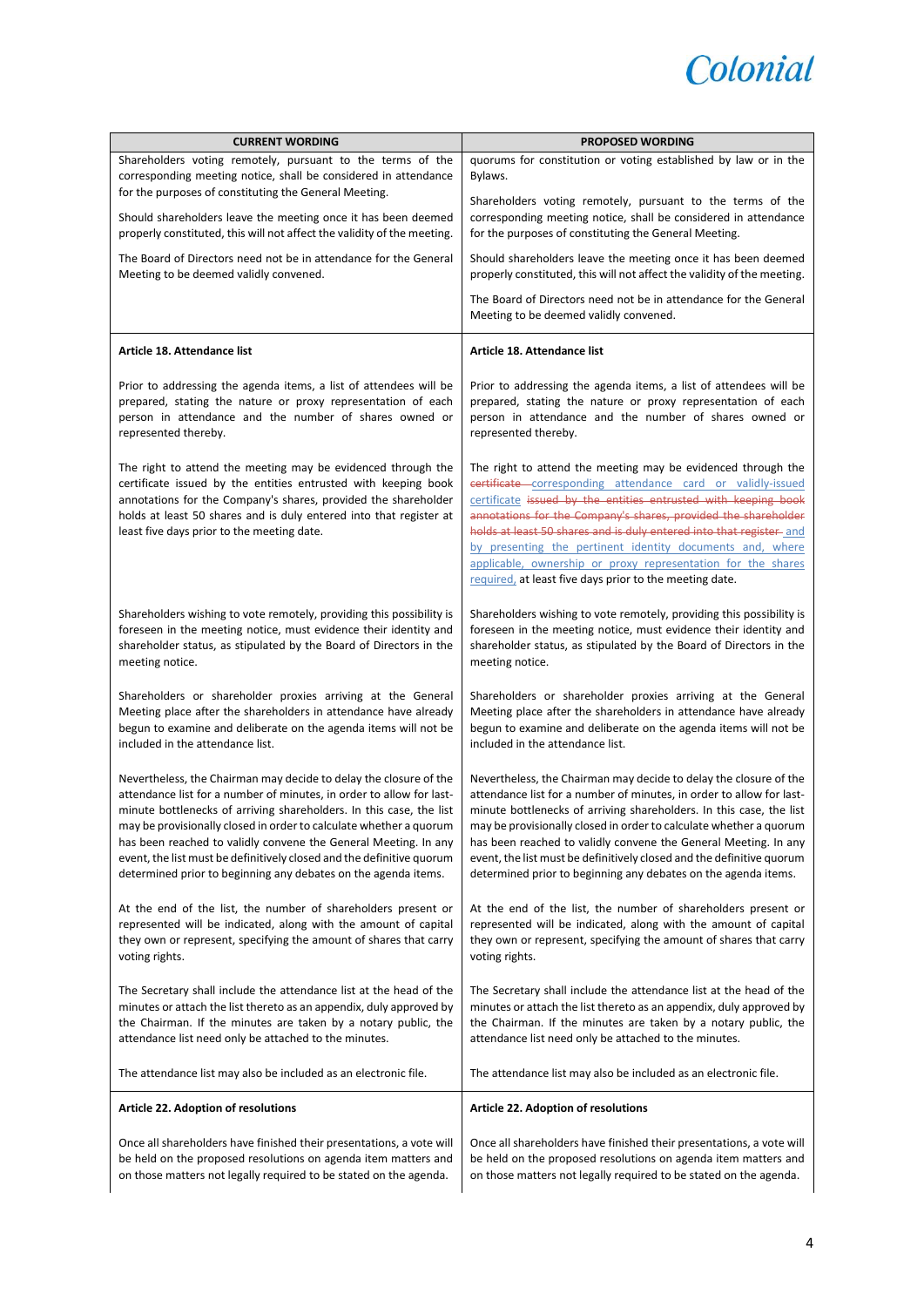

| <b>CURRENT WORDING</b>                                                                                                                                                                                                                                                                                                                                                                                                                                                                                                                                                                                                                                                                                                                                                                                                                           | <b>PROPOSED WORDING</b>                                                                                                                                                                                                                                                                                                                                                                                                                                                                                                                                                                                                                                                                                                                                                                                                                                                                                                                                          |  |
|--------------------------------------------------------------------------------------------------------------------------------------------------------------------------------------------------------------------------------------------------------------------------------------------------------------------------------------------------------------------------------------------------------------------------------------------------------------------------------------------------------------------------------------------------------------------------------------------------------------------------------------------------------------------------------------------------------------------------------------------------------------------------------------------------------------------------------------------------|------------------------------------------------------------------------------------------------------------------------------------------------------------------------------------------------------------------------------------------------------------------------------------------------------------------------------------------------------------------------------------------------------------------------------------------------------------------------------------------------------------------------------------------------------------------------------------------------------------------------------------------------------------------------------------------------------------------------------------------------------------------------------------------------------------------------------------------------------------------------------------------------------------------------------------------------------------------|--|
| Adoption of a resolution at the General Shareholders' Meeting                                                                                                                                                                                                                                                                                                                                                                                                                                                                                                                                                                                                                                                                                                                                                                                    | Adoption of a resolution at the General Shareholders' Meeting                                                                                                                                                                                                                                                                                                                                                                                                                                                                                                                                                                                                                                                                                                                                                                                                                                                                                                    |  |
| requires the favourable vote of a simple majority of the                                                                                                                                                                                                                                                                                                                                                                                                                                                                                                                                                                                                                                                                                                                                                                                         | requires the favourable vote of a simple majority of the                                                                                                                                                                                                                                                                                                                                                                                                                                                                                                                                                                                                                                                                                                                                                                                                                                                                                                         |  |
| shareholders present or represented therein. A resolution will be                                                                                                                                                                                                                                                                                                                                                                                                                                                                                                                                                                                                                                                                                                                                                                                | shareholders present or represented therein. A resolution will be                                                                                                                                                                                                                                                                                                                                                                                                                                                                                                                                                                                                                                                                                                                                                                                                                                                                                                |  |
| considered adopted when more votes are cast in favour than                                                                                                                                                                                                                                                                                                                                                                                                                                                                                                                                                                                                                                                                                                                                                                                       | considered adopted when more votes are cast in favour than                                                                                                                                                                                                                                                                                                                                                                                                                                                                                                                                                                                                                                                                                                                                                                                                                                                                                                       |  |
| against, out of the capital present or represented.                                                                                                                                                                                                                                                                                                                                                                                                                                                                                                                                                                                                                                                                                                                                                                                              | against, out of the capital present or represented.                                                                                                                                                                                                                                                                                                                                                                                                                                                                                                                                                                                                                                                                                                                                                                                                                                                                                                              |  |
| For a General Meeting to pass valid resolutions on capital increases<br>and decreases, amendments to the Bylaws, the issue of bonds, the<br>removal of or limits to the pre-emptive rights to acquire new<br>shares, as well as the conversion, merger, spin-off or division of the<br>Company and the relocation of the registered office to outside<br>Spain, or any other matter determined by Law, a resolution may be<br>taken by an absolute majority vote, providing the capital present<br>or represented exceeds 50% of all subscribed capital. However, the<br>favourable vote of shareholders holding two-thirds of the share<br>capital attending the meeting in person or by proxy will be required<br>when, on second call, at least 25% but less than 50% of the<br>subscribed share capital with voting rights is in attendance. | For a General Meeting to pass valid resolutions on capital increases<br>and decreases, amendments to the Bylaws, the issue of bonds that<br>are convertible into shares or bonds that attribute a share in the<br>Company's earnings to bondholders, the removal of or limits to the<br>pre-emptive rights to acquire new shares, as well as the<br>conversion, merger, spin-off or division of the Company and the<br>relocation of the registered office to outside Spain, or any other<br>matter determined by Law, a resolution may be taken by an<br>absolute majority vote, providing the capital present or<br>represented exceeds 50% of all subscribed capital. However, the<br>favourable vote of shareholders holding two-thirds of the share<br>capital attending the meeting in person or by proxy will be required<br>when, on second call, at least 25% but less than 50% of the<br>subscribed share capital with voting rights is in attendance. |  |
| Each share carries the right to one vote.                                                                                                                                                                                                                                                                                                                                                                                                                                                                                                                                                                                                                                                                                                                                                                                                        | Each share carries the right to one vote.                                                                                                                                                                                                                                                                                                                                                                                                                                                                                                                                                                                                                                                                                                                                                                                                                                                                                                                        |  |
| Separate votes should be taken at the General Meeting on                                                                                                                                                                                                                                                                                                                                                                                                                                                                                                                                                                                                                                                                                                                                                                                         | Separate votes should be taken at the General Meeting on                                                                                                                                                                                                                                                                                                                                                                                                                                                                                                                                                                                                                                                                                                                                                                                                                                                                                                         |  |
| materially separate items, so shareholders can express their                                                                                                                                                                                                                                                                                                                                                                                                                                                                                                                                                                                                                                                                                                                                                                                     | materially separate items, so shareholders can express their                                                                                                                                                                                                                                                                                                                                                                                                                                                                                                                                                                                                                                                                                                                                                                                                                                                                                                     |  |
| preferences in each case. In any event, even if listed as the same                                                                                                                                                                                                                                                                                                                                                                                                                                                                                                                                                                                                                                                                                                                                                                               | preferences in each case. In any event, even if listed as the same                                                                                                                                                                                                                                                                                                                                                                                                                                                                                                                                                                                                                                                                                                                                                                                                                                                                                               |  |
| agenda item, separate votes should be taken on the following                                                                                                                                                                                                                                                                                                                                                                                                                                                                                                                                                                                                                                                                                                                                                                                     | agenda item, separate votes should be taken on the following                                                                                                                                                                                                                                                                                                                                                                                                                                                                                                                                                                                                                                                                                                                                                                                                                                                                                                     |  |
| matters: (i) the appointment, ratification, re-appointment or                                                                                                                                                                                                                                                                                                                                                                                                                                                                                                                                                                                                                                                                                                                                                                                    | matters: (i) the appointment, ratification, re-appointment or                                                                                                                                                                                                                                                                                                                                                                                                                                                                                                                                                                                                                                                                                                                                                                                                                                                                                                    |  |
| removal of each director; (ii) when amending the Bylaws, each                                                                                                                                                                                                                                                                                                                                                                                                                                                                                                                                                                                                                                                                                                                                                                                    | removal of each director; (ii) when amending the Bylaws, each                                                                                                                                                                                                                                                                                                                                                                                                                                                                                                                                                                                                                                                                                                                                                                                                                                                                                                    |  |
| article or group of articles that can be considered independently;                                                                                                                                                                                                                                                                                                                                                                                                                                                                                                                                                                                                                                                                                                                                                                               | article or group of articles that can be considered independently;                                                                                                                                                                                                                                                                                                                                                                                                                                                                                                                                                                                                                                                                                                                                                                                                                                                                                               |  |
| and (iii) those matters for which separate voting is required by Law                                                                                                                                                                                                                                                                                                                                                                                                                                                                                                                                                                                                                                                                                                                                                                             | and (iii) those matters for which separate voting is required by Law                                                                                                                                                                                                                                                                                                                                                                                                                                                                                                                                                                                                                                                                                                                                                                                                                                                                                             |  |
| or the By-laws.                                                                                                                                                                                                                                                                                                                                                                                                                                                                                                                                                                                                                                                                                                                                                                                                                                  | or the By-laws.                                                                                                                                                                                                                                                                                                                                                                                                                                                                                                                                                                                                                                                                                                                                                                                                                                                                                                                                                  |  |
| Entities duly registered as shareholders through book annotations                                                                                                                                                                                                                                                                                                                                                                                                                                                                                                                                                                                                                                                                                                                                                                                | Entities duly registered as shareholders through book annotations                                                                                                                                                                                                                                                                                                                                                                                                                                                                                                                                                                                                                                                                                                                                                                                                                                                                                                |  |
| but that act on behalf of different individuals, may split their vote                                                                                                                                                                                                                                                                                                                                                                                                                                                                                                                                                                                                                                                                                                                                                                            | but that act on behalf of different individuals, may split their vote                                                                                                                                                                                                                                                                                                                                                                                                                                                                                                                                                                                                                                                                                                                                                                                                                                                                                            |  |
| and exercise it in conflicting senses, in order to comply with any                                                                                                                                                                                                                                                                                                                                                                                                                                                                                                                                                                                                                                                                                                                                                                               | and exercise it in conflicting senses, in order to comply with any                                                                                                                                                                                                                                                                                                                                                                                                                                                                                                                                                                                                                                                                                                                                                                                                                                                                                               |  |
| contradictory voting instructions received.                                                                                                                                                                                                                                                                                                                                                                                                                                                                                                                                                                                                                                                                                                                                                                                                      | contradictory voting instructions received.                                                                                                                                                                                                                                                                                                                                                                                                                                                                                                                                                                                                                                                                                                                                                                                                                                                                                                                      |  |
| These intermediaries may also delegate their vote to each of the                                                                                                                                                                                                                                                                                                                                                                                                                                                                                                                                                                                                                                                                                                                                                                                 | These intermediaries may also delegate their vote to each of the                                                                                                                                                                                                                                                                                                                                                                                                                                                                                                                                                                                                                                                                                                                                                                                                                                                                                                 |  |
| indirect owners or third parties designated thereby, without a limit                                                                                                                                                                                                                                                                                                                                                                                                                                                                                                                                                                                                                                                                                                                                                                             | indirect owners or third parties designated thereby, without a limit                                                                                                                                                                                                                                                                                                                                                                                                                                                                                                                                                                                                                                                                                                                                                                                                                                                                                             |  |
| to the number of delegations granted.                                                                                                                                                                                                                                                                                                                                                                                                                                                                                                                                                                                                                                                                                                                                                                                                            | to the number of delegations granted.                                                                                                                                                                                                                                                                                                                                                                                                                                                                                                                                                                                                                                                                                                                                                                                                                                                                                                                            |  |
| For each agenda item, the proposed resolutions formulated by the                                                                                                                                                                                                                                                                                                                                                                                                                                                                                                                                                                                                                                                                                                                                                                                 | For each agenda item, the proposed resolutions formulated by the                                                                                                                                                                                                                                                                                                                                                                                                                                                                                                                                                                                                                                                                                                                                                                                                                                                                                                 |  |
| Board of Directors shall be put to vote and, subsequently and                                                                                                                                                                                                                                                                                                                                                                                                                                                                                                                                                                                                                                                                                                                                                                                    | Board of Directors shall be put to vote and, subsequently and                                                                                                                                                                                                                                                                                                                                                                                                                                                                                                                                                                                                                                                                                                                                                                                                                                                                                                    |  |
| where applicable, a vote will be held for any other proposals put                                                                                                                                                                                                                                                                                                                                                                                                                                                                                                                                                                                                                                                                                                                                                                                | where applicable, a vote will be held for any other proposals put                                                                                                                                                                                                                                                                                                                                                                                                                                                                                                                                                                                                                                                                                                                                                                                                                                                                                                |  |
| forward, in the order they were made. In any event, once a                                                                                                                                                                                                                                                                                                                                                                                                                                                                                                                                                                                                                                                                                                                                                                                       | forward, in the order they were made. In any event, once a                                                                                                                                                                                                                                                                                                                                                                                                                                                                                                                                                                                                                                                                                                                                                                                                                                                                                                       |  |
| proposed resolution is adopted, all other proposals on that same                                                                                                                                                                                                                                                                                                                                                                                                                                                                                                                                                                                                                                                                                                                                                                                 | proposed resolution is adopted, all other proposals on that same                                                                                                                                                                                                                                                                                                                                                                                                                                                                                                                                                                                                                                                                                                                                                                                                                                                                                                 |  |
| matter that are incompatible with the adopted resolution shall be                                                                                                                                                                                                                                                                                                                                                                                                                                                                                                                                                                                                                                                                                                                                                                                | matter that are incompatible with the adopted resolution shall be                                                                                                                                                                                                                                                                                                                                                                                                                                                                                                                                                                                                                                                                                                                                                                                                                                                                                                |  |
| automatically dismissed and no votes shall be taken thereon.                                                                                                                                                                                                                                                                                                                                                                                                                                                                                                                                                                                                                                                                                                                                                                                     | automatically dismissed and no votes shall be taken thereon.                                                                                                                                                                                                                                                                                                                                                                                                                                                                                                                                                                                                                                                                                                                                                                                                                                                                                                     |  |
| The Secretary will not be required to set out or read those                                                                                                                                                                                                                                                                                                                                                                                                                                                                                                                                                                                                                                                                                                                                                                                      | The Secretary will not be required to set out or read those                                                                                                                                                                                                                                                                                                                                                                                                                                                                                                                                                                                                                                                                                                                                                                                                                                                                                                      |  |
| proposed resolutions whose texts had been made available to the                                                                                                                                                                                                                                                                                                                                                                                                                                                                                                                                                                                                                                                                                                                                                                                  | proposed resolutions whose texts had been made available to the                                                                                                                                                                                                                                                                                                                                                                                                                                                                                                                                                                                                                                                                                                                                                                                                                                                                                                  |  |
| shareholders prior to the General Meeting, except where, for all or                                                                                                                                                                                                                                                                                                                                                                                                                                                                                                                                                                                                                                                                                                                                                                              | shareholders prior to the General Meeting, except where, for all or                                                                                                                                                                                                                                                                                                                                                                                                                                                                                                                                                                                                                                                                                                                                                                                                                                                                                              |  |
| some of the proposals, such a reading is requested, either in part                                                                                                                                                                                                                                                                                                                                                                                                                                                                                                                                                                                                                                                                                                                                                                               | some of the proposals, such a reading is requested, either in part                                                                                                                                                                                                                                                                                                                                                                                                                                                                                                                                                                                                                                                                                                                                                                                                                                                                                               |  |
| or in full, by any shareholder, or where the Chairman deems that                                                                                                                                                                                                                                                                                                                                                                                                                                                                                                                                                                                                                                                                                                                                                                                 | or in full, by any shareholder, or where the Chairman deems that                                                                                                                                                                                                                                                                                                                                                                                                                                                                                                                                                                                                                                                                                                                                                                                                                                                                                                 |  |
| such a reading is advisable. In any event, the shareholders will be                                                                                                                                                                                                                                                                                                                                                                                                                                                                                                                                                                                                                                                                                                                                                                              | such a reading is advisable. In any event, the shareholders will be                                                                                                                                                                                                                                                                                                                                                                                                                                                                                                                                                                                                                                                                                                                                                                                                                                                                                              |  |
| informed of the agenda item corresponding to the proposed                                                                                                                                                                                                                                                                                                                                                                                                                                                                                                                                                                                                                                                                                                                                                                                        | informed of the agenda item corresponding to the proposed                                                                                                                                                                                                                                                                                                                                                                                                                                                                                                                                                                                                                                                                                                                                                                                                                                                                                                        |  |
| resolution being voted on.                                                                                                                                                                                                                                                                                                                                                                                                                                                                                                                                                                                                                                                                                                                                                                                                                       | resolution being voted on.                                                                                                                                                                                                                                                                                                                                                                                                                                                                                                                                                                                                                                                                                                                                                                                                                                                                                                                                       |  |
| The Secretary may set out or read a summary of the proposed                                                                                                                                                                                                                                                                                                                                                                                                                                                                                                                                                                                                                                                                                                                                                                                      | The Secretary may set out or read a summary of the proposed                                                                                                                                                                                                                                                                                                                                                                                                                                                                                                                                                                                                                                                                                                                                                                                                                                                                                                      |  |
| resolutions whose texts have been made available to the                                                                                                                                                                                                                                                                                                                                                                                                                                                                                                                                                                                                                                                                                                                                                                                          | resolutions whose texts have been made available to the                                                                                                                                                                                                                                                                                                                                                                                                                                                                                                                                                                                                                                                                                                                                                                                                                                                                                                          |  |
| shareholders prior to the General Meeting.                                                                                                                                                                                                                                                                                                                                                                                                                                                                                                                                                                                                                                                                                                                                                                                                       | shareholders prior to the General Meeting.                                                                                                                                                                                                                                                                                                                                                                                                                                                                                                                                                                                                                                                                                                                                                                                                                                                                                                                       |  |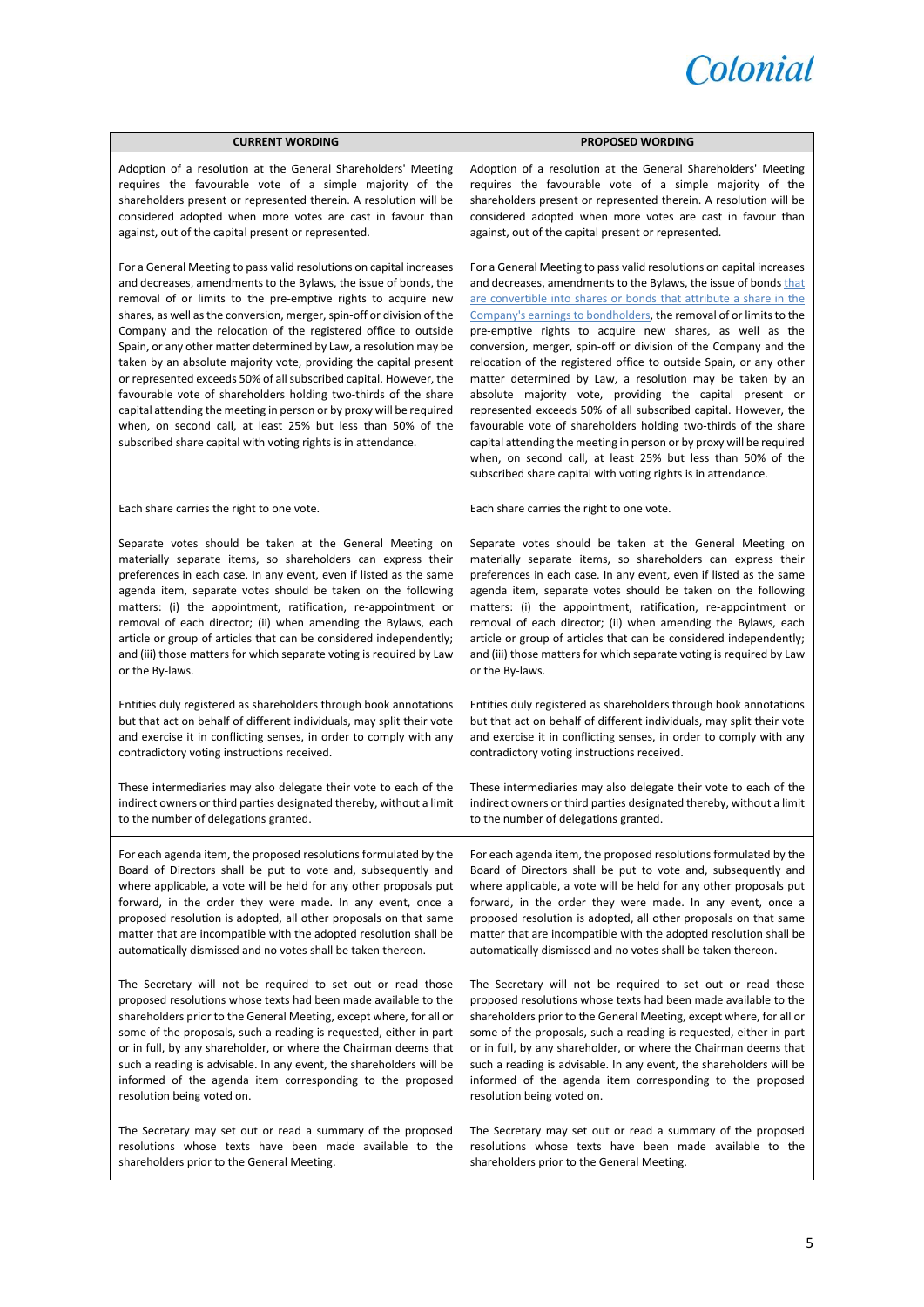

| <b>CURRENT WORDING</b>                                               | <b>PROPOSED WORDING</b>                                             |  |
|----------------------------------------------------------------------|---------------------------------------------------------------------|--|
| As a general rule to ensure smooth functioning of the General        | As a general rule to ensure smooth functioning of the General       |  |
| Meeting, resolutions will be voted on in accordance with the         | Meeting, resolutions will be voted on in accordance with the        |  |
| following procedure, on the understanding that any shareholder       | following procedure, on the understanding that any shareholder      |  |
| leaving the meeting room prior to a vote without indicating his or   | leaving the meeting room prior to a vote without indicating his or  |  |
| her intention to leave and the agenda item at which the absence      | her intention to leave and the agenda item at which the absence     |  |
| occurred effectively votes in favour of the proposals presented or   | occurred effectively votes in favour of the proposals presented or  |  |
| assumed by the Board of Directors in connection with the agenda      | assumed by the Board of Directors in connection with the agenda     |  |
| items during the absence:                                            | items during the absence:                                           |  |
| a) In the case of resolutions on matters included in the agenda, the | a) In the case of resolutions on matters included in the agenda,    |  |
| votes of all shareholders in attendance or represented, as           | the votes of all shareholders in attendance or represented, as      |  |
| indicated in the attendance list, will be considered to be in        | indicated in the attendance list, will be considered to be in       |  |
| favour of the proposal presented or assumed by the Board and         | favour of the proposal presented or assumed by the Board and        |  |
| subject to vote, less: 1) those votes corresponding to shares        | subject to vote, less: 1) those votes corresponding to shares       |  |
| whose owners or proxy representatives had indicated to the           | whose owners or proxy representatives had indicated to the          |  |
| Secretary, or to the individual designated thereby, that they        | Secretary, or to the individual designated thereby, that they       |  |
| were leaving the meeting prior to the vote; 2) any votes against;    | were leaving the meeting prior to the vote; 2) any votes against;   |  |
| 3) abstentions; and 4) scratch ballots.                              | 3) abstentions; and 4) scratch ballots.                             |  |
| For the purposes of the vote, the Chairman, or the person            | For the purposes of the vote, the Chairman, or the person           |  |
| designated thereby, will call for the votes against and              | designated thereby, will call for the votes against and             |  |
| subsequently for any abstentions. Therefore, it is unnecessary       | subsequently for any abstentions. Therefore, it is unnecessary      |  |
| to call for any votes in favour.                                     | to call for any votes in favour.                                    |  |
| Scratch ballots will only be taken into account when the casting     | Scratch ballots will only be taken into account when the casting    |  |
| shareholder expressly requests as much. In this case, the            | shareholder expressly requests as much. In this case, the           |  |
| Chairman, or the person designated thereby, may not raise any        | Chairman, or the person designated thereby, may not raise any       |  |
| questions in that regard.                                            | questions in that regard.                                           |  |
| b) In the case of resolutions on matters not included in the agenda  | b) In the case of resolutions on matters not included in the agenda |  |
| or on proposals not assumed by the Board, the votes of all           | or on proposals not assumed by the Board, the votes of all          |  |
| shareholders in attendance or represented, as indicated in the       | shareholders in attendance or represented, as indicated in the      |  |
| attendance list, will be considered to be votes against, less: 1)    | attendance list, will be considered to be votes against, less: 1)   |  |
| those votes corresponding to shares whose owners or proxy            | those votes corresponding to shares whose owners or proxy           |  |
| representatives had indicated to the Secretary, or to the            | representatives had indicated to the Secretary, or to the           |  |
| individual designated thereby, that they were leaving the            | individual designated thereby, that they were leaving the           |  |
| meeting prior to the vote; 2) any votes for; 3) abstentions; and     | meeting prior to the vote; 2) any votes for; 3) abstentions; and    |  |
| 4) scratch ballots.                                                  | 4) scratch ballots.                                                 |  |
| Nevertheless, when any shareholder duly exercises the right to       | Nevertheless, when any shareholder duly exercises the right to      |  |
| add to the agenda or to present new proposed resolutions prior       | add to the agenda or to present new proposed resolutions prior      |  |
| to the General Meeting date, all such items or alternative           | to the General Meeting date, all such items or alternative          |  |
| proposals must be subject to a vote, applying the same voting        | proposals must be subject to a vote, applying the same voting       |  |
| rules as for those items or proposals put forth by the Board of      | rules as for those items or proposals put forth by the Board of     |  |
| Directors, in particular including the assumptions or deductions     | Directors, in particular including the assumptions or deductions    |  |
| of votes for and against.                                            | of votes for and against.                                           |  |
| For the purposes of the vote, the Chairman, or the person            | For the purposes of the vote, the Chairman, or the person           |  |
| designated thereby, will call for the votes in favour and            | designated thereby, will call for the votes in favour and           |  |
| subsequently for any abstentions. Therefore, it is unnecessary       | subsequently for any abstentions. Therefore, it is unnecessary      |  |
| to call for any votes against.                                       | to call for any votes against.                                      |  |
| Scratch ballots will only be taken into account when the casting     | Scratch ballots will only be taken into account when the casting    |  |
| shareholder expressly requests as much. In this case, the            | shareholder expressly requests as much. In this case, the           |  |
| Chairman may not raise any questions in that regard.                 | Chairman may not raise any questions in that regard.                |  |
| A shareholder or proxy representative leaving the meeting room       | A shareholder or proxy representative leaving the meeting room      |  |
| must inform the Secretary, or the person designated thereby,         | must inform the Secretary, or the person designated thereby,        |  |
| through a written, signed notice, indicating the number of shares    | through a written, signed notice, indicating the number of shares   |  |
| owned and/or represented and the next agenda item to be voted        | owned and/or represented and the next agenda item to be voted       |  |
| on after the shareholder or proxy leaves the room. To that end, the  | on after the shareholder or proxy leaves the room. To that end, the |  |
| written vote card given to the shareholder or proxy representative   | written vote card given to the shareholder or proxy representative  |  |
| upon registering for the attendance list may be used.                | upon registering for the attendance list may be used.               |  |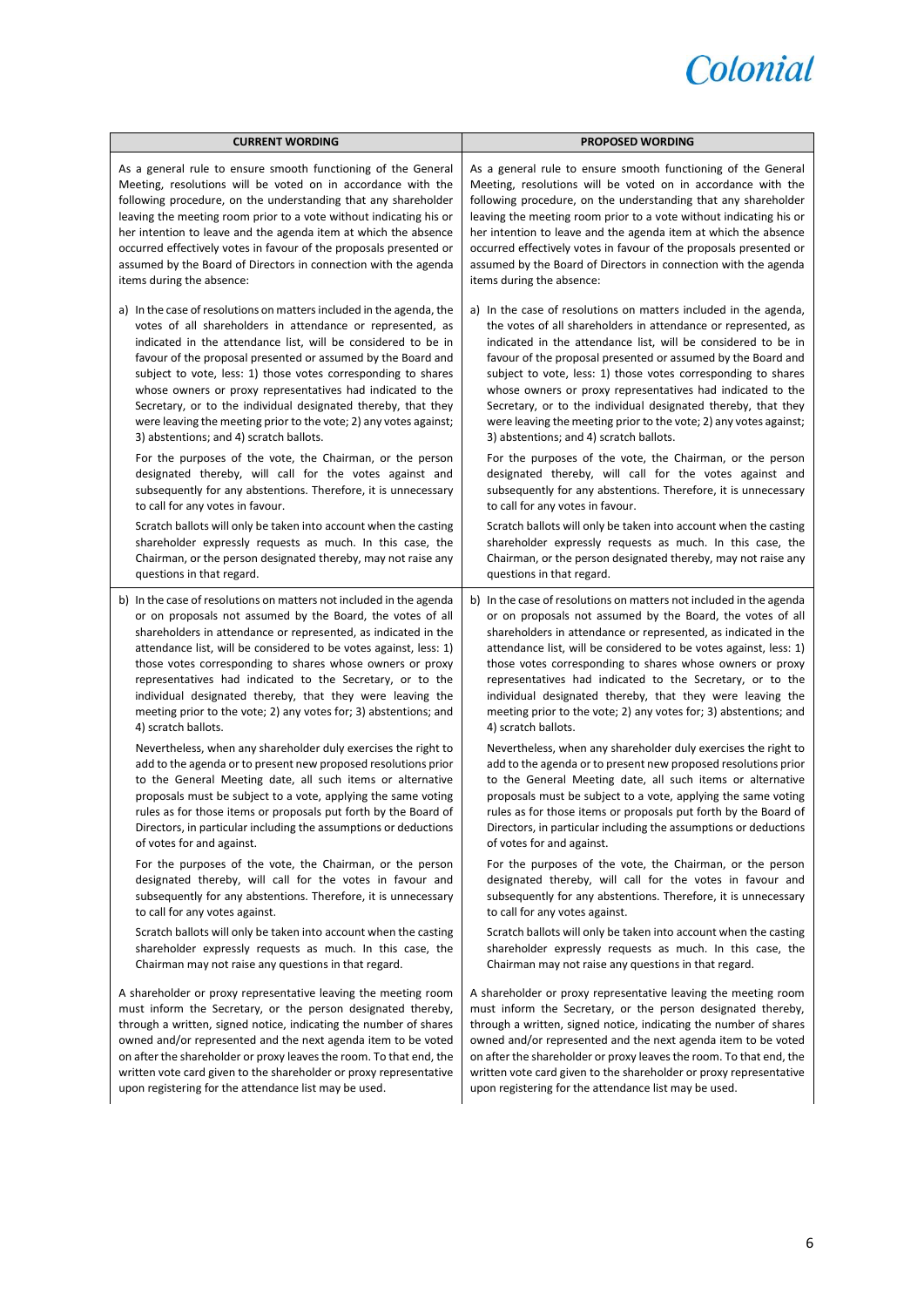

| <b>CURRENT WORDING</b>                                                | <b>PROPOSED WORDING</b>                                               |
|-----------------------------------------------------------------------|-----------------------------------------------------------------------|
| Notwithstanding the above, if the Chairman deems appropriate,         | Notwithstanding the above, if the Chairman deems appropriate,         |
| any other voting system may be established, provided it indicates     | any other voting system may be established, provided it indicates     |
| that the number of favourable votes needed for approval were          | that the number of favourable votes needed for approval were          |
| issued and allows the result of the vote to be cited in the minutes.  | issued and allows the result of the vote to be cited in the minutes.  |
| This includes written votes using ballots provided at the General     | This includes written votes using ballots provided at the General     |
| Meeting, employing the tables and systems used for recording          | Meeting, employing the tables and systems used for recording          |
| attendance, or any technical means available for voting at a general  | attendance, or any technical means available for voting at a general  |
| meeting. In any case and independently of the voting system used,     | meeting. In any case and independently of the voting system used,     |
| any shareholder may have his or her opposition to a resolution        | any shareholder may have his or her opposition to a resolution        |
| noted in the minutes. If the vote was not verbal, the shareholder     | noted in the minutes. If the vote was not verbal, the shareholder     |
| must expressly indicate this desire to the Secretary and to any       | must expressly indicate this desire to the Secretary and to any       |
| notary public in attendance for keeping the minutes.                  | notary public in attendance for keeping the minutes.                  |
| In the event two shareholder tellers were not previously              | In the event two shareholder tellers were not previously              |
| designated by the shareholders in General Meeting, the Chairman       | designated by the shareholders in General Meeting, the Chairman       |
| and the Secretary shall be responsible for counting the votes.        | and the Secretary shall be responsible for counting the votes.        |
| For each proposed resolution, the number of shares against which      | For each proposed resolution, the number of shares against which      |
| valid votes were issued will be calculated, along with the portion of | valid votes were issued will be calculated, along with the portion of |
| total capital represented by these votes, the total number of valid   | total capital represented by these votes, the total number of valid   |
| votes, the number of votes for and against each proposal and any      | votes, the number of votes for and against each proposal and any      |
| abstentions.                                                          | abstentions.                                                          |

**PROPOSED RESOLUTIONS TO AMEND THE COMPANY'S REGULATIONS OF THE SHAREHOLDERS' MEETING**

- **Seventeenth Amendments to the Regulations of the Shareholders' Meeting, primarily to adapt them to the latest legislative changes carried out in 2015**
- **17.1 Amendment to articles 5, 16 and 22 of the Company's Regulations of the Shareholders' Meeting, to adapt them to** *Royal Legislative Decree 1/2010 of 2 July, approving the Consolidated Text of the Spanish Limited Liability Companies Law* **following the modifications introduced by** *Law 5/2015 of 27 April, supporting business financing*

In order to adapt the content of the Company's Regulations of the Shareholders' Meeting to the latest reforms of *Royal Legislative Decree 1/2010 of 2 July, approving the Consolidated Text of the Spanish Limited Liability Companies Law*, and in particular, to incorporate into those Regulations the latest measures introduced through *Law 5/2015 of 27 April, supporting business financing*, it is hereby resolved to approve the amendment of the text of articles 5, 6 and 22 of the Company's Regulations of the Shareholders' Meeting, to read as follows:

### *"Article 5: Powers*

*As the sovereign body of the Company, the shareholders at their General Meeting shall adopt all pertinent resolutions in accordance with prevailing legislation and the Company Bylaws. In particular, the shareholders in General Meeting are entrusted with deliberating and reaching resolutions on the following matters:*

- *Approval of the Company's annual individual and consolidated financial statements, the distribution of profits or the application of losses, and approval of the Company's management*
- *Appointment and removal of directors, liquidators and, where applicable, the statutory auditors, bearing responsibility for the Company's actions vis-à-vis such individuals*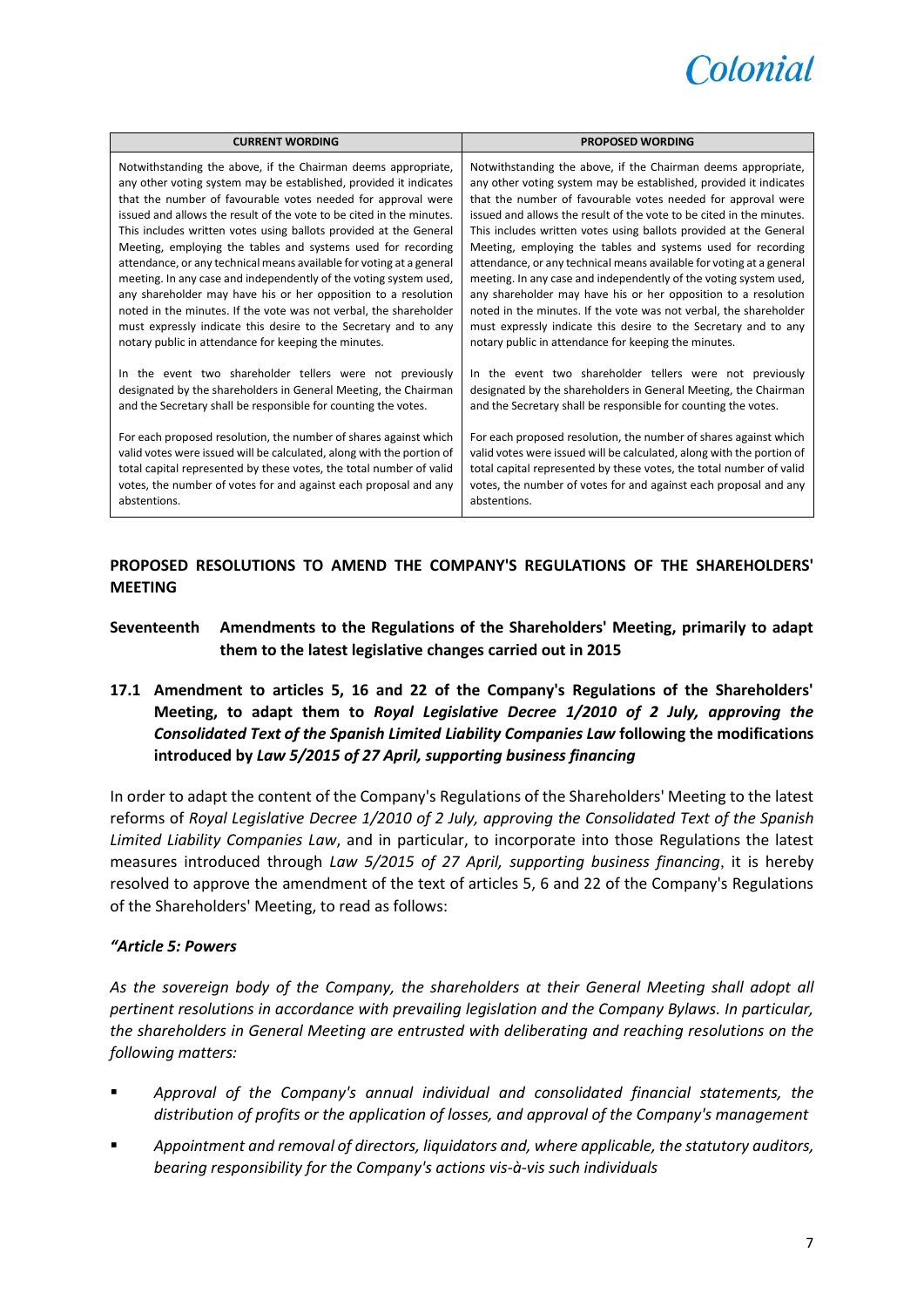

- *Amendment of the Company's Bylaws*
- *Capital increases or decreases, without prejudice to any powers delegated to the Board of Directors in that regard*
- *Removal or limitation of preferential subscription rights, without prejudice to any powers delegated to the Board of Directors in that regard*
- *Acquisition, disposal or contribution to another company of core assets. Assets are deemed to be core assets when the transaction amount exceeds 25% of the carrying amount of the assets on the last approved balance sheet.*
- *Transfer to subsidiaries of core activities previously carried out by the Company, even while the latter retains full control of the former. Activities and operating assets are deemed to be core activities and operating assets, respectively, when the transaction amount exceeds 25% of total assets shown on the balance sheet.*
- *Transformation, merger, spin-off or global transfer of assets and liabilities, and the relocation of the Company's registered offices to outside Spain*
- *Issue of bonds convertible into shares or that attribute a share of the Company's earnings to the bondholders, without prejudice to any powers delegated to the Board of Directors in that regard*
- *Authorisation to acquire treasury shares within the legal limits, except for cases of unrestricted acquisition foreseen in prevailing legislation*
- *Winding up of the Company*
- *Transactions that effectively add up to liquidation of the Company*
- *Approval of the final liquidation balance sheet*
- *The policy for remunerating Board members, in accordance with prevailing legislation*
- *Approval and amendment of these Regulations*
- *Any other matters determined by Law or the By-laws"*

### *"Article 16: Constitution of the Shareholders' Meeting*

*The General Shareholders' Meeting will be deemed validly convened on first call when shareholders present or represented hold at least 25% of subscribed share capital bearing voting rights. The General Shareholders' Meeting will be deemed validity convened on second call, regardless of the percentage of subscribed capital represented therein.*

*Notwithstanding the provisions of the previous paragraph, which stipulates that for a General Meeting held at first call to pass valid resolutions on capital increases and decreases, amendments to the Bylaws, the issue of bonds that are convertible into shares or bonds that attribute a share in the Company's earnings to bondholders, the removal of or limits to the pre-emptive rights to acquire new shares, as well as the conversion, merger, spin-off or division of the Company and the relocation of the registered office to outside Spain, or any other matter determined by Law, shareholders present or represented must hold at least 50% of the subscribed share capital with voting rights. If held at second call, the attendance of shareholders holding twenty-five per cent of the capital shall be sufficient.*

*The content of this article is without prejudice to the reinforced quorums for constitution or voting established by law or in the Bylaws.*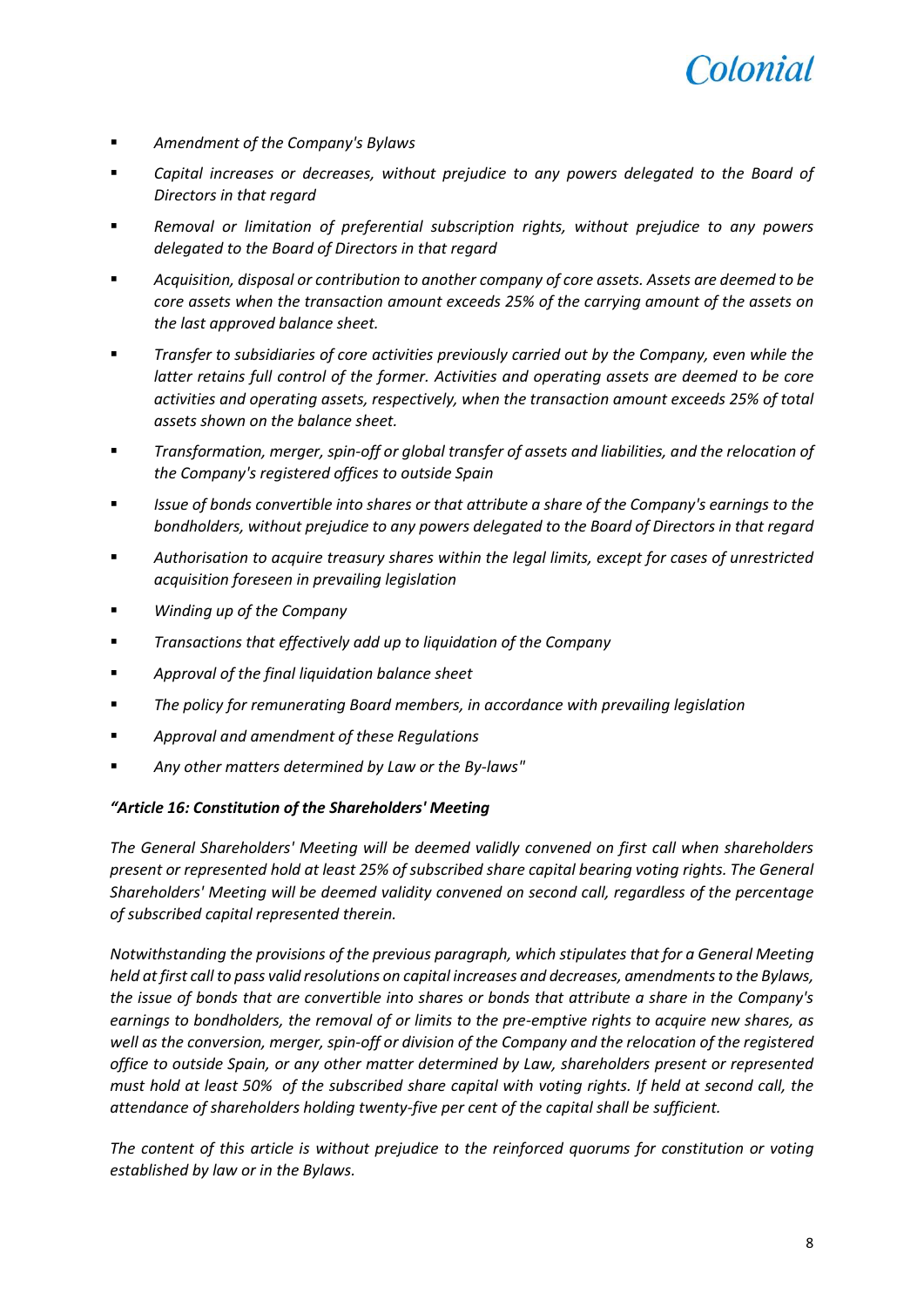

*Shareholders voting remotely, pursuant to the terms of the corresponding meeting notice, shall be considered in attendance for the purposes of constituting the General Meeting.*

*Should shareholders leave the meeting once it has been deemed properly constituted, this will not affect the validity of the meeting.*

*The Board of Directors need not be in attendance for the General Meeting to be deemed validly convened."*

# *"Article 22: Adoption of resolutions*

*Once all shareholders have finished their presentations, a vote will be held on the proposed resolutions on agenda item matters and on those matters not legally required to be stated on the agenda.*

*Adoption of a resolution at the General Shareholders' Meeting requires the favourable vote of a simple majority of the shareholders present or represented therein. A resolution will be considered adopted when more votes are cast in favour than against, out of the capital present or represented.*

*For a General Meeting to pass valid resolutions on capital increases and decreases, amendments to the Bylaws, the issue of bonds that are convertible into shares or bonds that attribute a share in the Company's earnings to bondholders, the removal of or limits to the pre-emptive rights to acquire new shares, as well as the conversion, merger, spin-off or division of the Company and the relocation of the registered office to outside Spain, or any other matter determined by Law, a resolution may be taken by an absolute majority vote, providing the capital present or represented exceeds 50% of all subscribed capital. However, the favourable vote of shareholders holding two-thirds of the share capital attending the meeting in person or by proxy will be required when, on second call, at least 25% but less than 50% of the subscribed share capital with voting rights is in attendance.*

*Each share carries the right to one vote.*

*Separate votes should be taken at the General Meeting on materially separate items, so shareholders can express their preferences in each case. In any event, even if listed as the same agenda item, separate votes should be taken on the following matters: (i) the appointment, ratification, reappointment or removal of each director; (ii) when amending the Bylaws, each article or group of articles that can be considered independently; and (iii) those matters for which separate voting is required by Law or the By-laws.*

*Entities duly registered as shareholders through book annotations but that act on behalf of different individuals, may split their vote and exercise it in conflicting senses, in order to comply with any contradictory voting instructions received.*

*These intermediaries may also delegate their vote to each of the indirect owners or third parties designated thereby, without a limit to the number of delegations granted.*

*For each agenda item, the proposed resolutions formulated by the Board of Directors shall be put to vote and, subsequently and where applicable, a vote will be held for any other proposals put forward, in the order they were made. In any event, once a proposed resolution is adopted, all other proposals on that same matter that are incompatible with the adopted resolution shall be automatically dismissed and no votes shall be taken thereon.*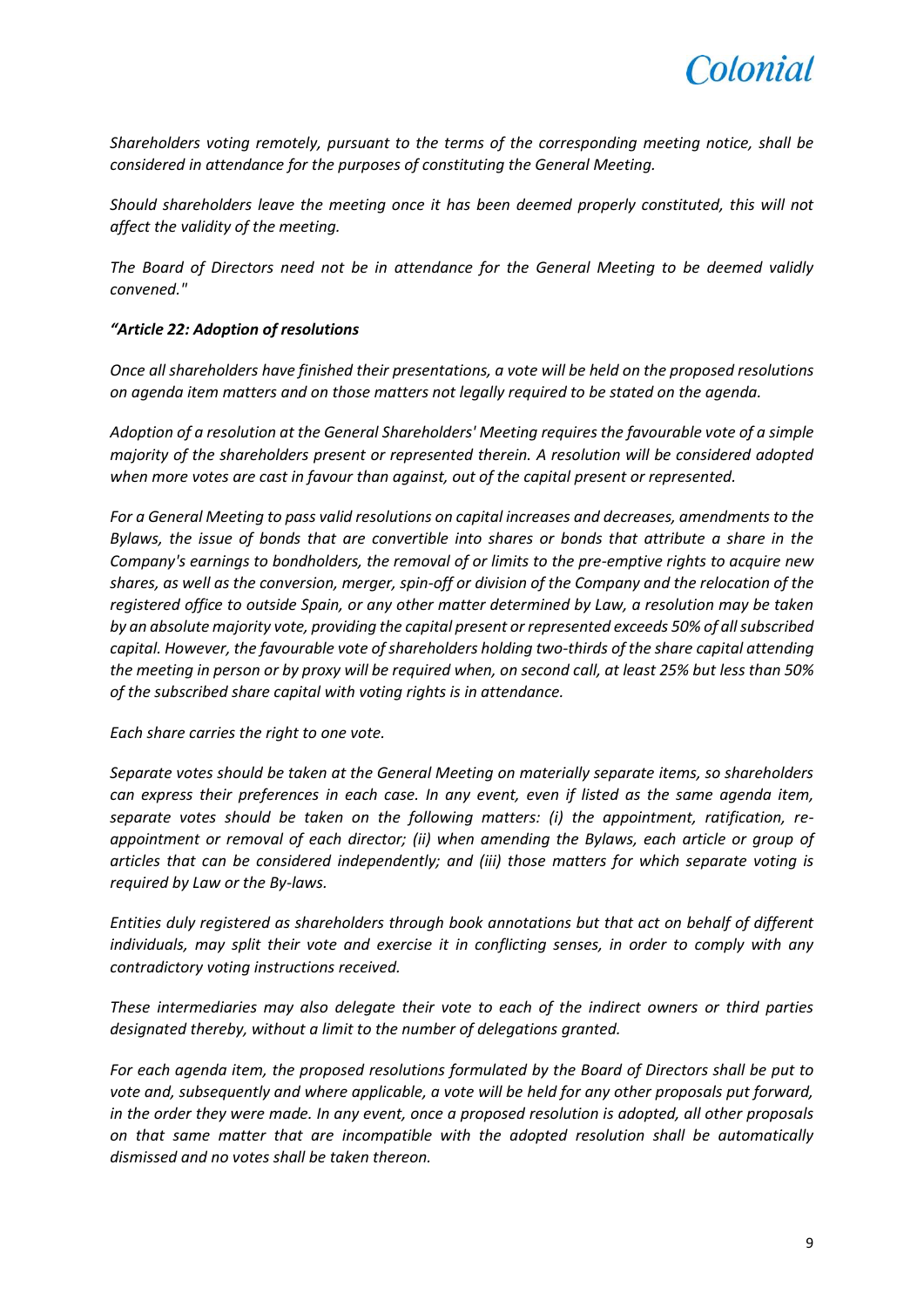

*The Secretary will not be required to set out or read those proposed resolutions whose texts had been made available to the shareholders prior to the General Meeting, except where, for all or some of the proposals, such a reading is requested, either in part or in full, by any shareholder, or where the Chairman deems that such a reading is advisable. In any event, the shareholders will be informed of the agenda item corresponding to the proposed resolution being voted on.*

*The Secretary may set out or read a summary of the proposed resolutions whose texts have been made available to the shareholders prior to the General Meeting.*

*As a general rule to ensure smooth functioning of the General Meeting, resolutions will be voted on in accordance with the following procedure, on the understanding that any shareholder leaving the meeting room prior to a vote without indicating his or her intention to leave and the agenda item at which the absence occurred effectively votes in favour of the proposals presented or assumed by the Board of Directors in connection with the agenda items during the absence:*

*a) In the case of resolutions on matters included in the agenda, the votes of all shareholders in attendance or represented, as indicated in the attendance list, will be considered to be in favour of the proposal presented or assumed by the Board and subject to vote, less: 1) those votes corresponding to shares whose owners or proxy representatives had indicated to the Secretary, or to the individual designated thereby, that they were leaving the meeting prior to the vote; 2) any votes against; 3) abstentions; and 4) scratch ballots.*

*For the purposes of the vote, the Chairman, or the person designated thereby, will call for the votes against and subsequently for any abstentions. Therefore, it is unnecessary to call for any votes in favour.*

*Scratch ballots will only be taken into account when the casting shareholder expressly requests as much. In this case, the Chairman, or the person designated thereby, may not raise any questions in that regard.*

*b) In the case of resolutions on matters not included in the agenda or on proposals not assumed by the Board, the votes of all shareholders in attendance or represented, as indicated in the attendance list, will be considered to be votes against, less: 1) those votes corresponding to shares whose owners or proxy representatives had indicated to the Secretary, or to the individual designated thereby, that they were leaving the meeting prior to the vote; 2) any votes for; 3) abstentions; and 4) scratch ballots.*

*Nevertheless, when any shareholder duly exercises the right to add to the agenda or to present new proposed resolutions prior to the General Meeting date, all such items or alternative proposals must be subject to a vote, applying the same voting rules as for those items or proposals put forth by the Board of Directors, in particular including the assumptions or deductions of votes for and against.*

*For the purposes of the vote, the Chairman, or the person designated thereby, will call for the votes in favour and subsequently for any abstentions. Therefore, it is unnecessary to call for any votes against.*

*Scratch ballots will only be taken into account when the casting shareholder expressly requests as much. In this case, the Chairman may not raise any questions in that regard.*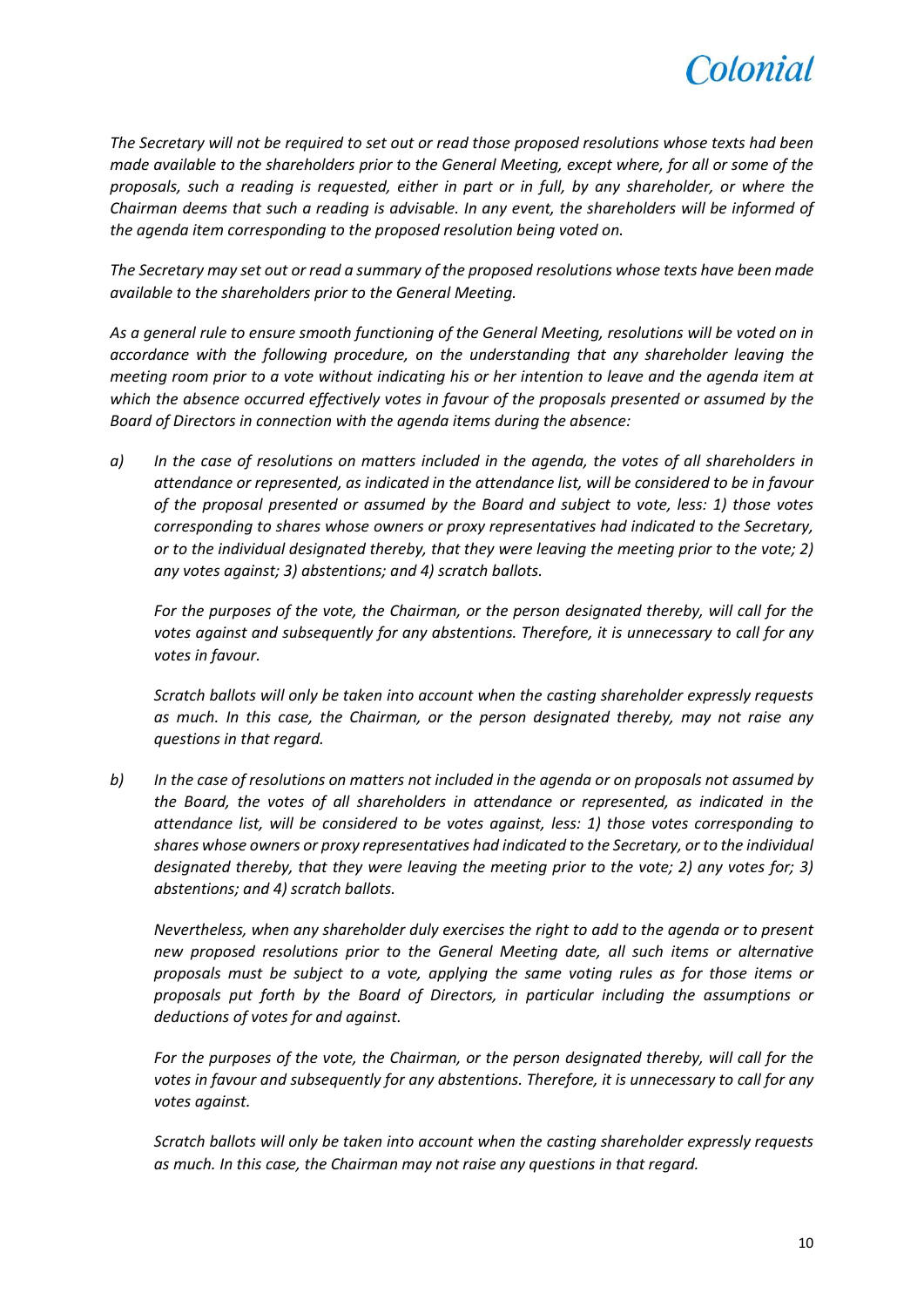

*A shareholder or proxy representative leaving the meeting room must inform the Secretary, or the person designated thereby, through a written, signed notice, indicating the number of shares owned and/or represented and the next agenda item to be voted on after the shareholder or proxy leaves the room. To that end, the written vote card given to the shareholder or proxy representative upon registering for the attendance list may be used.*

*Notwithstanding the above, if the Chairman deems appropriate, any other voting system may be established, provided it indicates that the number of favourable votes needed for approval were issued and allows the result of the vote to be cited in the minutes. This includes written votes using ballots provided at the General Meeting, employing the tables and systems used for recording attendance, or any technical means available for voting at a general meeting. In any case and independently of the voting system used, any shareholder may have his or her opposition to a resolution noted in the minutes. If the vote was not verbal, the shareholder must expressly indicate this desire to the Secretary and to any notary public in attendance for keeping the minutes.*

*In the event two shareholder tellers were not previously designated by the shareholders in General Meeting, the Chairman and the Secretary shall be responsible for counting the votes.*

*For each proposed resolution, the number of shares against which valid votes were issued will be calculated, along with the portion of total capital represented by these votes, the total number of valid votes, the number of votes for and against each proposal and any abstentions."*

**17.2 Amendment to article 8 of the Company's Regulations of the Shareholders' Meeting, to adapt them to** *Royal Legislative Decree 1/2010 of 2 July, approving the Consolidated Text of the Spanish Limited Liability Companies Law,* **following the modifications introduced by** *Voluntary Jurisdiction Law 15/2015 of 2 July*

In order to adapt the content of the Company's Regulations of the Shareholders' Meeting to the latest reforms of *Royal Legislative Decree 1/2010 of 2 July, approving the Consolidated Text of the Spanish Limited Liability Companies Law*, and in particular, to incorporate into those Regulations the latest measures introduced through *Voluntary Jurisdiction Law 15/2015 of 2 July*, it is hereby resolved to approve the amendment of the text of article 8 of the Company's Regulations of the Shareholders' Meeting, to read as follows:

### "*Article 8. Meeting ordered by the court or by the registry*

*In the event the Ordinary General Shareholders' Meeting is not convened within the period specific by law, the Commercial Court clerk or the Mercantile Registrar corresponding to the Company's registered address may convene the meeting at the request of the shareholders and after holding a hearing with the directors. The clerk or the registrar may also designate the individual to preside the meeting.*

*The above also applies to the Extraordinary General Shareholders' Meeting, when so requested by the number of shareholders determined in article 6.3 of these Regulations."*

**17.3 Amendment to article 18 of the Company's Regulations of the Shareholders' Meeting, to adapt its content to the provisions of several articles of the Regulations of the Shareholders' Meeting and the Company Bylaws in relation to the right to attend the General Shareholders' Meeting**

In order to bring the content of article 18 of the Regulations of the Shareholders' Meeting into line with article 12 of that same text and with article 19 of the Bylaws, in relation to the right to attend the